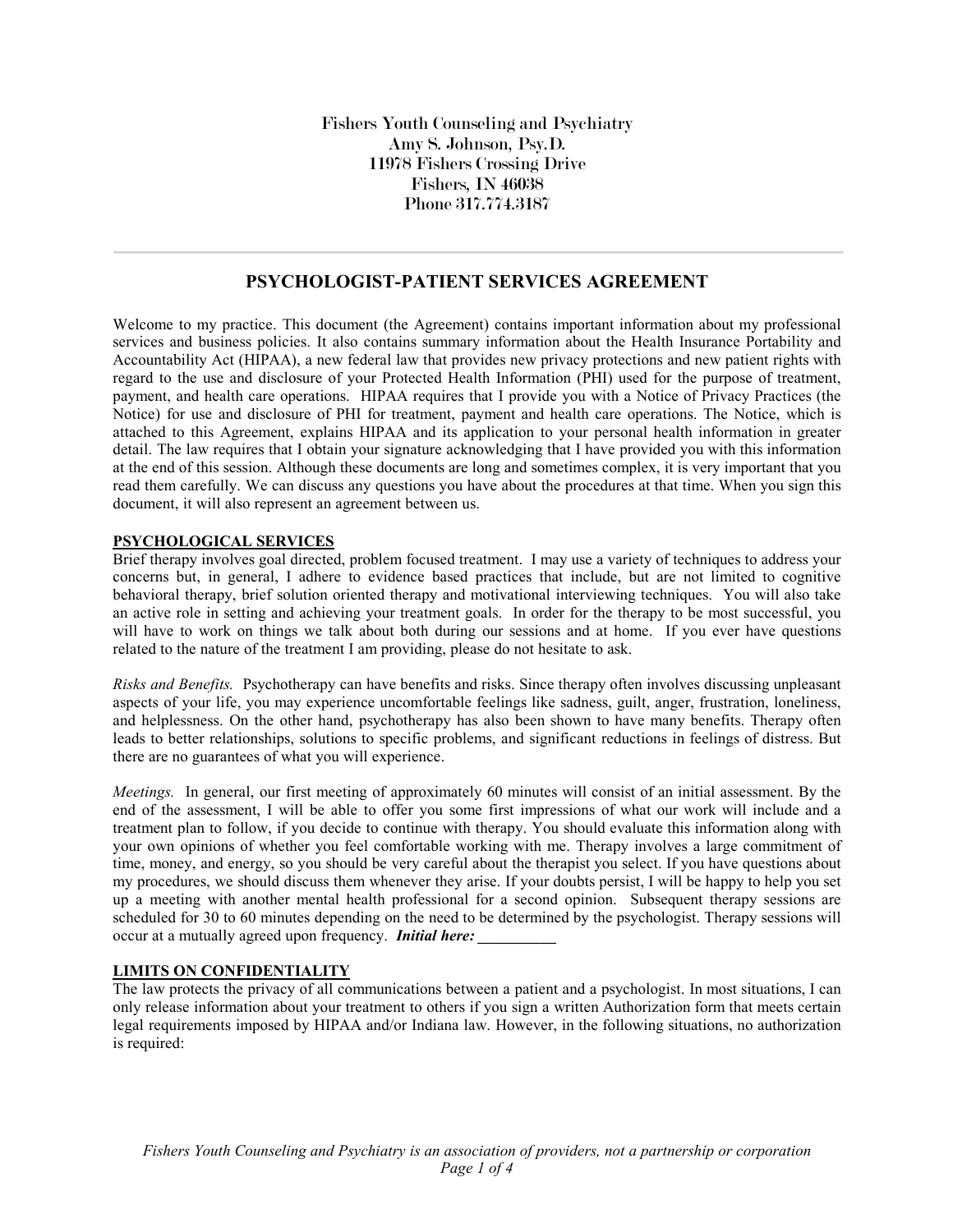- § If I have reason to believe that a child is a victim of *child abuse or neglect*, the law requires that I file a report with the appropriate government agency, usually the local child protection service. Once such a report is filed, I may be required to provide additional information.
- If I have reason to believe that someone is an *endangered adult*, the law requires that I file a report with the appropriate government agency, usually the adult protective services unit. Once such a report is filed, I may be required to provide additional information.
- § If a patient communicates an actual *threat of physical violence* against an identifiable victim, or evidences conduct or makes statements indicating imminent danger that the patient will use physical violence or other means to cause serious personal injury to others, I may be required to disclose information in order to take protective actions. These actions may include notifying the potential victim, contacting the police, or seeking hospitalization for the patient.
- § If a patient communicates an *imminent threat of serious physical harm to him/herself*, I may be required to disclose information in order to take protective actions. These actions may include initiating hospitalization or contacting family members or others who can assist in providing protection.
- I may occasionally find it helpful to *consult other health and mental health professionals* about a case. During a consultation, I make every effort to avoid revealing the identity of my patient. The other professionals are also legally bound to keep the information confidential. If you don't object, I will not tell you about these consultations unless I feel that it is important to our work together. I will note all consultations in your Clinical Record (which is called "PHI" in my Notice of Psychologist's Policies and Practices to Protect the Privacy of Your Health Information).
- If you are involved in a *court proceeding* and a request is made for information concerning the professional services I provided to you, such information is protected by the psychologist-patient privilege law. I cannot provide any information without your (or your legal representative's) written authorization, or a court order. If you are involved in or contemplating litigation, you should consult with your attorney to determine whether a court would be likely to order me to disclose information.

If such a situation arises, I will make every effort to fully discuss it with you before taking any action and I will limit my disclosure to what is necessary.

While this written summary of exceptions to confidentiality should prove helpful in informing you about potential problems, it is important that we discuss any questions or concerns that you may have now or in the future. The laws governing confidentiality can be quite complex, and I am not an attorney. In situations where specific advice is required, formal legal advice may be needed. *Initial here:* 

#### **PROFESSIONAL RECORDS**

The laws and standards of my profession require that I keep Protected Health Information about you in your Clinical Record. Except in unusual circumstances that that disclosure would physically endanger you and/or others, you may examine and/or receive a copy of your Clinical Record, if you request it in writing. Because these are professional records, they can be misinterpreted and/or upsetting to untrained readers. For this reason, I recommend that you initially review them in my presence, or have them forwarded to another mental health professional so you can discuss the contents. In most circumstances, I am allowed to charge a copying fee of \$0.50 per page. If I refuse your request for access to your records, you have a right of review, which I will discuss with you upon request.

*<i>Initial here:* 

### **PATIENT RIGHTS**

HIPAA provides you with several new or expanded rights with regard to your Clinical Records and disclosures of protected health information. These rights include requesting that I amend your record; requesting restrictions on what information from your Clinical Records is disclosed to others; requesting an accounting of most disclosures of protected health information that you have neither consented to nor authorized; determining the location to which protected information disclosures are sent; having any complaints you make about my policies and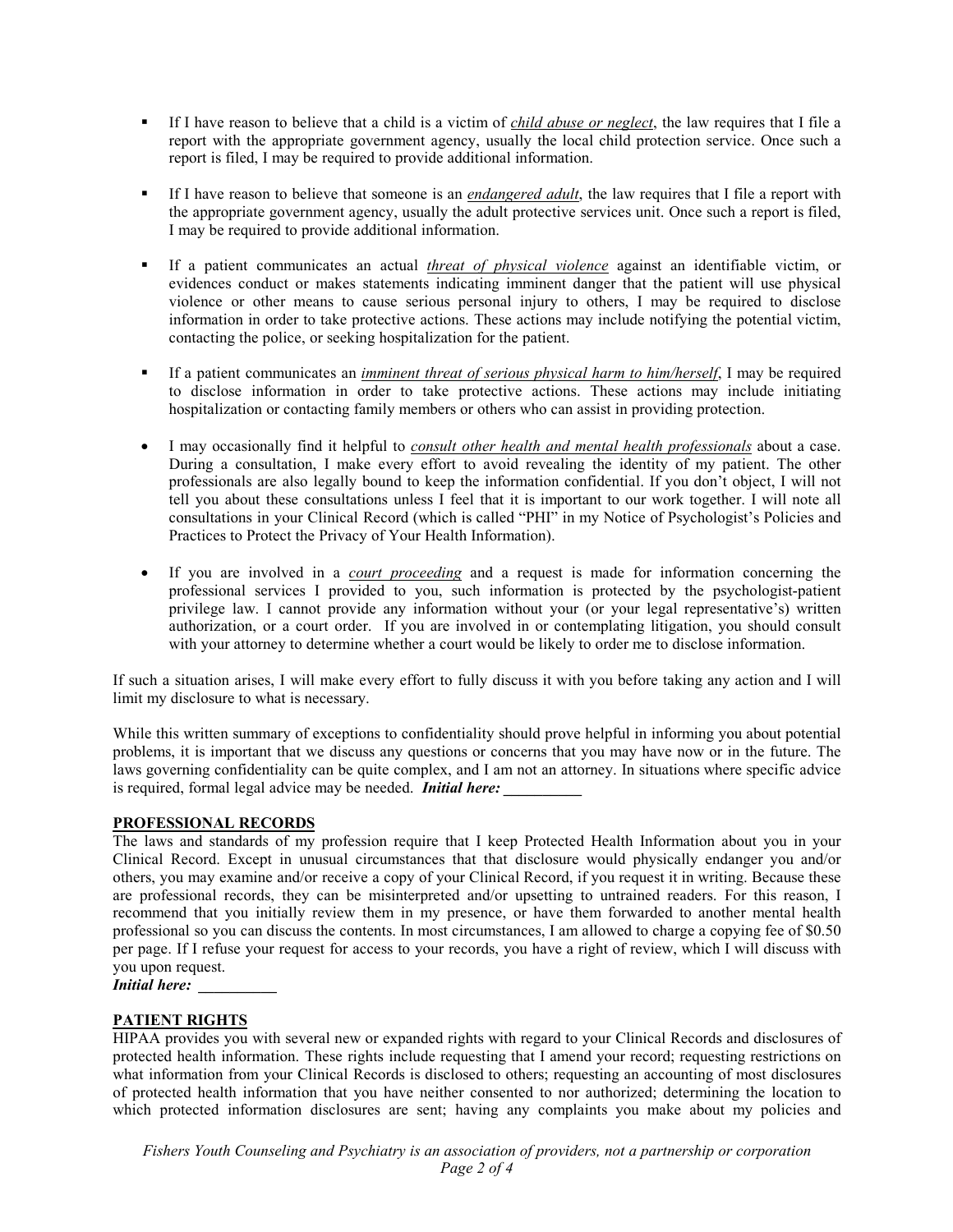procedures recorded in your records; and the right to a paper copy of this Agreement, the attached Notice form, and my privacy policies and procedures. I am happy to discuss any of these rights with you. *Initial here:* 

#### **MINORS & PARENTS**

*\_\_\_\_\_\_\_\_\_\_*

Patients under 18 years of age who are not emancipated and their parents should be aware that the law may allow parents to examine their child's treatment records. Because privacy in psychotherapy is often crucial to successful progress, particularly with teenagers, it is sometimes my policy to request an agreement from parents that they consent to give up their access to their child's records. If they agree, during treatment, I will provide them only with general information about the progress of the child's treatment, and his/her attendance at scheduled sessions. I will also provide parents with a summary of their child's treatment when it is complete. Any other communication will require the child's Authorization, unless I feel that the child is in danger or is a danger to someone else, in which case, I will notify the parents of my concern. Before giving parents any information, I will discuss the matter with the child, if possible, and do my best to handle any objections he/she may have. *Initial here: \_\_\_\_\_\_\_\_\_\_*

#### **PROFESSIONAL FEES**

The fee for initial assessments is \$200. The fee for psychological testing is \$200 per hour. Family therapy sessions are billed at \$200 per session. My fee for individual therapy sessions varies by length of time. In addition to therapy appointments, I charge this amount for other professional services you may need, though I will break down the hourly cost if I work for periods of less than one hour. Other services include report writing, telephone conversations lasting longer than 5 minutes, consulting with other professionals with your permission, preparation of records or treatment summaries, and the time spent performing any other service you may request of me. *My scope of practice does not include forensic psychology and I do not solicit business of a legal nature*. If you become involved in legal proceedings that require my participation, you will be expected to pay for all of my professional time, including preparation and transportation costs, even if I am called to testify by another party. Because of the difficulty of legal involvement, I charge \$300 per hour for preparation and attendance at any legal proceeding. *Initial here: \_\_\_\_\_\_\_\_\_\_*

#### **BILLING AND PAYMENTS**

Should you be utilizing your health care benefits to pay for services, you are ultimately responsible for obtaining prior authorization from your insurance carrier though I will provide what assistance I reasonably can. As a courtesy, I will submit a bill to your insurance company on your behalf; however, you (not your insurance company) are responsible for full payment of my fees. You are responsible for co-payments / co-insurance amounts and deductibles as set forth by your benefit plan. You are also responsible for informing me if there is a change in status regarding your health care benefits.

You will be expected to pay for each session at the time it is held, unless we agree otherwise or unless you have insurance coverage that requires another arrangement. Failure to do so may disrupt delivery of services. Payment schedules for other professional services will be agreed to when they are requested. In circumstances of unusual financial hardship, I may be willing to negotiate a fee adjustment or payment installment plan. *Initial here: \_\_\_\_\_\_\_\_\_\_*

### **CANCELLATION / MISSED APPOINTMENT POLICY**

Scheduled appointment times are reserved especially for you. If an appointment is missed or canceled with less than 24 hours notice, you will be billed \$50 or at the discretion of the psychologist. Your insurance company cannot be billed for fees associated with missed or canceled appointments. If you are a private pay patient, your missed appointment fee is also \$50. Repeated missed/canceled appointments may result in termination of services or referral to another practitioner. *Initial here:* 

#### **CONTACTING ME**

Due to my work schedule, I am often not immediately available by telephone. When I am unavailable, my telephone is answered by voice mail that I monitor frequently. I will make every effort to return your call within 48 hours, with the exception of weekends and holidays. If you are difficult to reach, please inform me of some times when you will be available. If you are unable to reach me and feel that you can't wait for me to return your call, contact your family physician or the nearest emergency room. In the event of a mental health emergency,